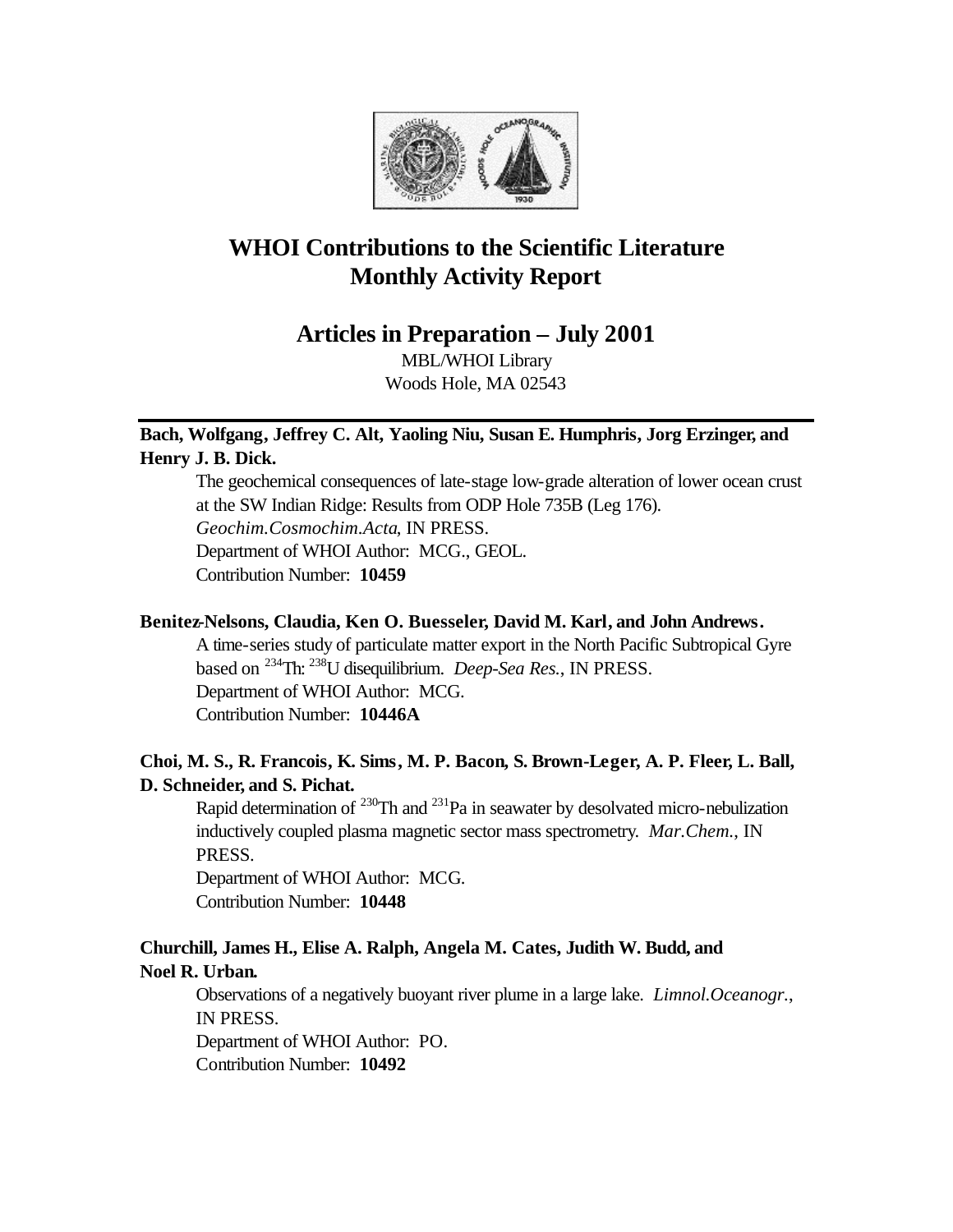#### **Clift, Peter and Jian Lin.**

Preferential mantle lithospheric extension under the South China Margin. *Mar.Pet.Geol.*, IN PRESS. Department of WHOI Author: GEOL. Contribution Number: **10484**

#### **Conte, M. H., J. C. Weber, L. L. King, and S. G. Wakeham.**

The alkenone temperature signal in Western North Atlantic surface waters. *Geochim.Cosmochim.Acta*, IN PRESS. Department of WHOI Author: MCG. Contribution Number: **10473**

#### **Cruse, Anna M. and Jeffrey S. Seewald.**

Metal mobility in sediment-covered ridge-crest hydrothermal systems: Experimental and theoretical. *Geochim.Cosmochim.Acta*, IN PRESS. Department of WHOI Author: MCG. Contribution Number: **10453B**

#### **Donoghue, T., O. Zafiriou, and C. Taylor.**

Retractable surface-following sampler. *Mar.Technol.Soc.*, IN PRESS. Department of WHOI Author: MCG. Contribution Number: **10431**

## **Drenzek, Nicholas J., Timothy I. Eglinton, Carl O. Wirsen, Harold D. May, Qingzhong Wu, Kevin R. Sowers, and Christopher M. Reddy.**

Stable carbon isotopic fractionation during the reductive dechlorination of polychlorinated biphenyls. *Environ.Sci.Technol.*, IN PRESS. Department of WHOI Author: MCG. Contribution Number: **10458**

## **Fong, Derek and W. Rockwell Geyer.**

The alongshore transport of fresh water in a surface-trapped river plume. *J.Phys.Oceanogr.*, IN PRESS. Department of WHOI Author: AOPE. Contribution Number: **10494**

#### **Goldstone, J. V., M. P. Pullin, S. Bertilsson, and B. M. Voelker.**

Reactions of hydroxyl radical with humic substances: Bleaching, mineralization, and production of bioavailable carbon substrates. *Environ.Sci.Technol.*, IN PRESS. Department of WHOI Author: MCG. Contribution Number: **10468**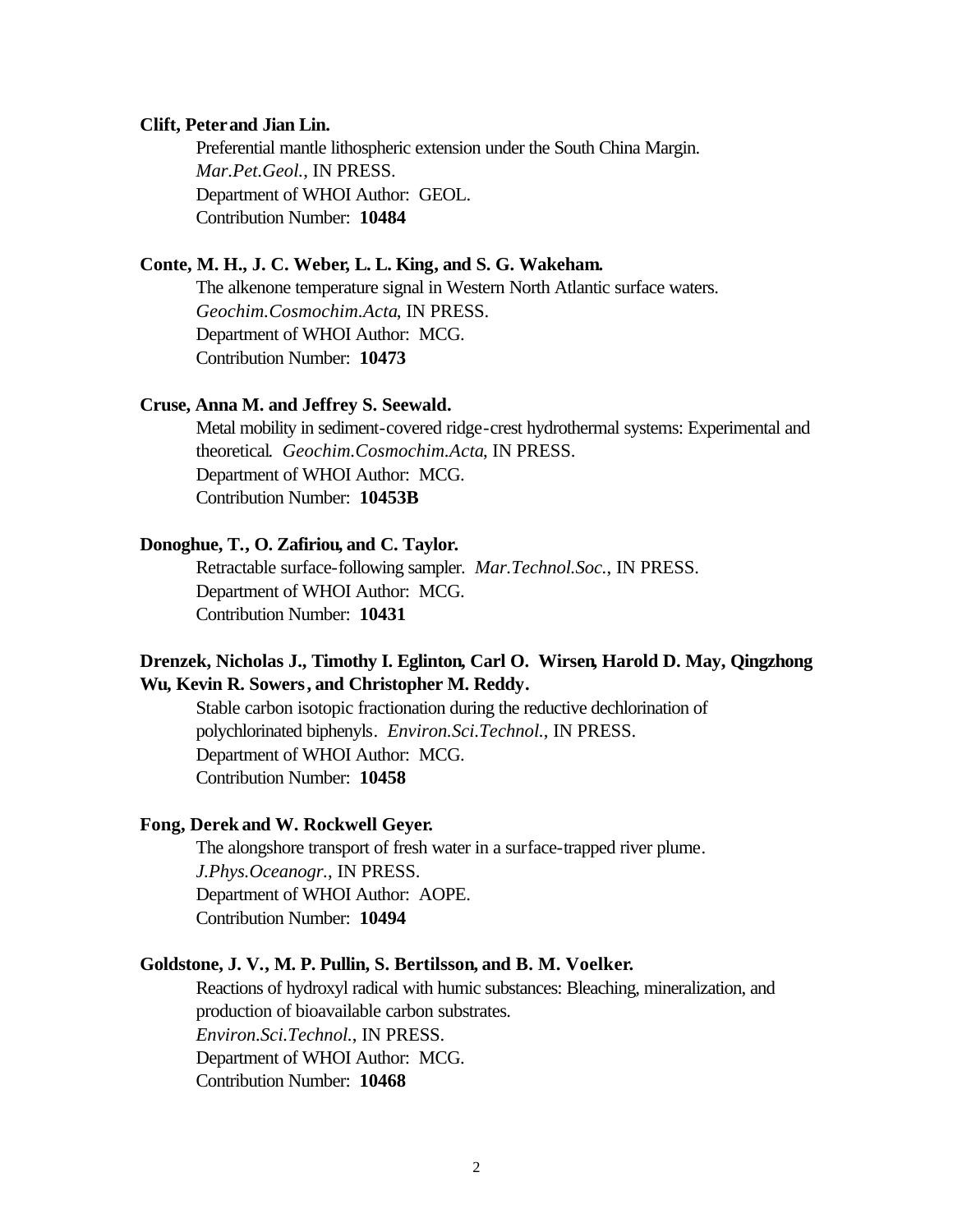#### **Kujawinski, Elizabeth B., John W. Farrington, and James W. Moffett.**

Marine protozoa produce organic matter with a high affinity of PCBs during grazing. *Environ.Sci.Tech.*, IN PRESS. Department of WHOI Author: MCG. Contribution Number: **10467**

#### **Martin, C. E., B. Peucker-Ehrinbrink, G. Brunskill, and R. Szymczak.**

Isotope systematics of dissolved osmium in the salinity gradient of a tropical estuary. *Geochim.Cosmochim.Acta*, IN PRESS. Department of WHOI Author: MCG. Contribution Number: **10433**

#### **Olli, Kalle and Donald M. Anderson.**

High encystment success of the dinoflagellate *Scrippsiella* cf. *lachrymosa* in culture experiments. *J.Phycol.*, IN PRESS. Department of WHOI Author: BIO. Contribution Number: **10489**

#### **Podar, Mircea, Steven H. D. Haddock, Mitchell L. Sogin, and G. Richard Harbison.**

A molecular phylogenetic framework for the phylum Ctenophora using 18S rRNA genes. *Mol.Phylogenet.Evol.*, IN PRESS. Department of WHOI Author: BIO. Contribution Number: **10474**

## **Reddy, Christopher M., Nicholas J. Drenzek, Timothy I. Eglinton, Linnea J. Heraty, Neil C. Sturchio, and Vernon J. Shiner.**

Stable chlorine intramolecular kinetic isotope effects from the abiotic dehydrochlorination of DDT. *Environ.Sci.Pollut.Res.*, IN PRESS. Department of WHOI Author: MCG. Contribution Number: **10432**

## **Sayles, F. L., W. R. Martin, Zanna Chase, and R. F. Anderson.**

Benthic remineralization and burial of biogenic Si0x, CaCo<sub>3</sub>, organic carbon, and detrital material in the Southern Ocean along a transect at 170 degrees west. *Deep-Sea Res.II*, IN PRESS. Department of WHOI Author: MCG. Contribution Number: **10429**

## **Stokey, R.**

Dynamic calibration of a magnetic heading sensor using an acoustic net. In*: 12th International Symposium on Unmanned Untethered Submersible Tech.*, IN PRESS. Department of WHOI Author: AOPE.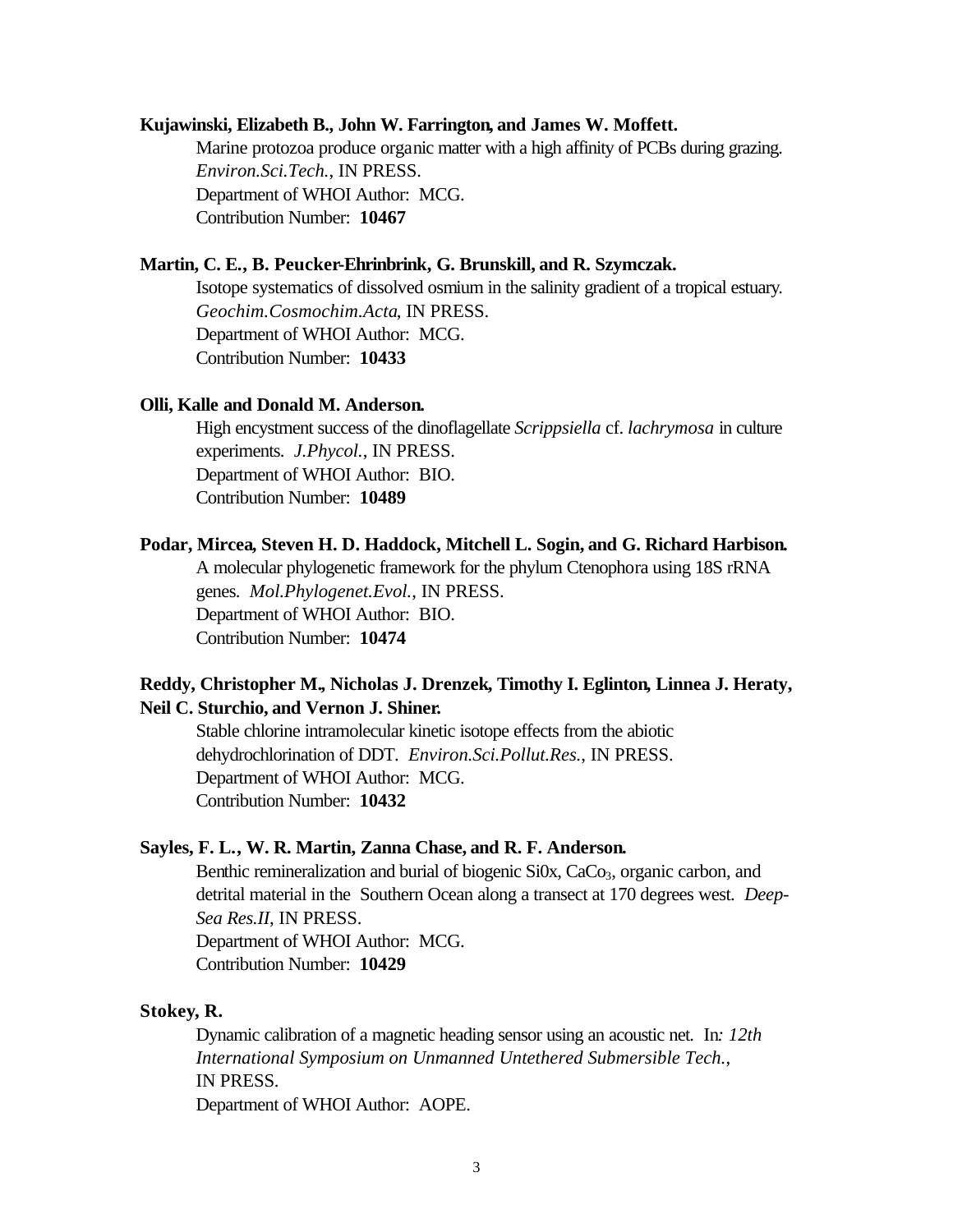Contribution Number: **10497**